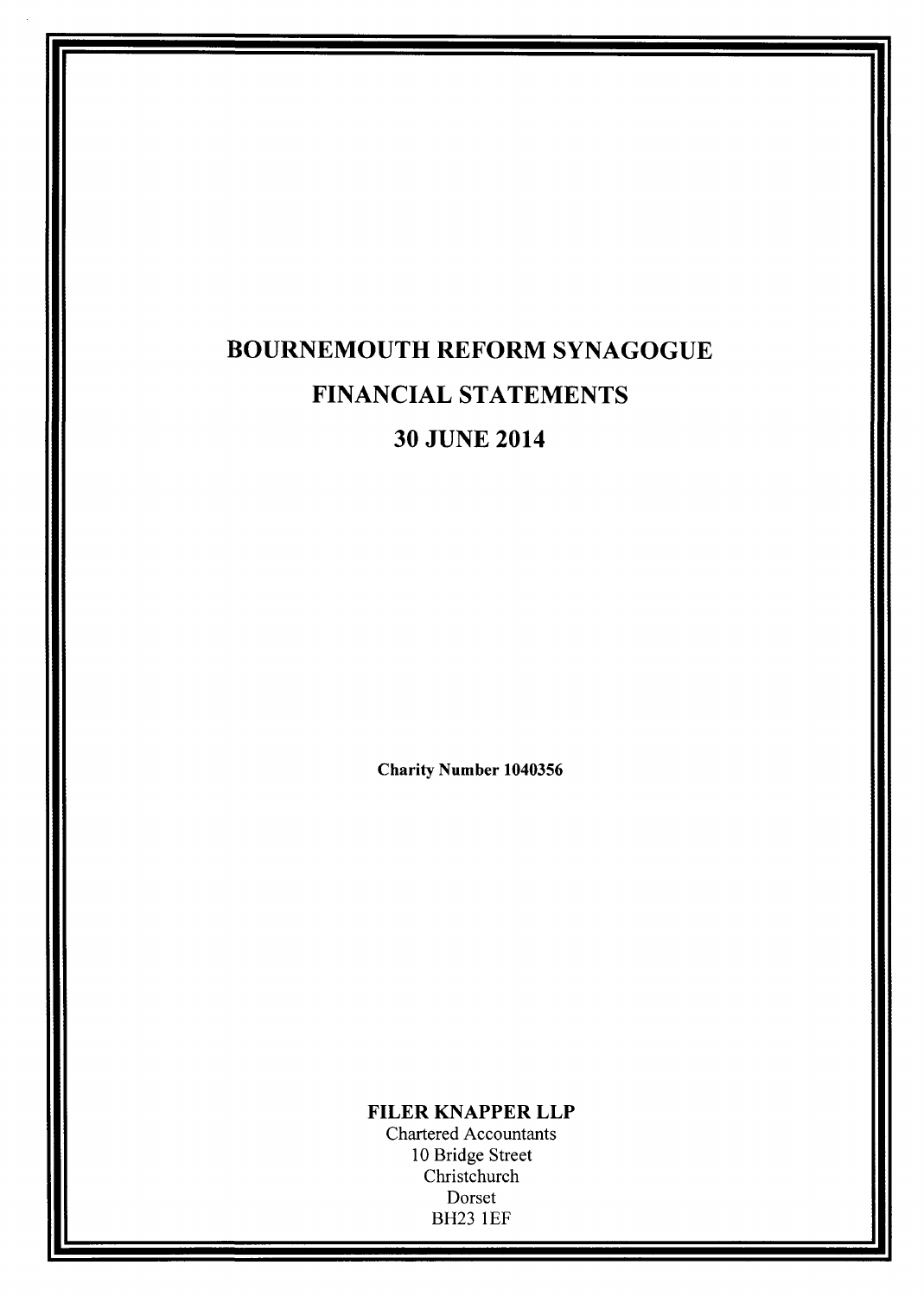# BOURNEMOUTH REFORM SYNAGOGUE FINANCIAL STATEMENTS YEAR ENDED 30 JUNE 2014

| <b>CONTENTS</b>                                | <b>PAGE</b>  |
|------------------------------------------------|--------------|
| Members of the board and professional advisers | $\mathbf{1}$ |
| Trustees' annual report                        | $2$ to 5     |
| Independent examiner's report                  | 6            |
| Statement of financial activities              | 7            |
| <b>Balance</b> sheet                           | 8            |
| Notes to the financial statements              | 9 to 16      |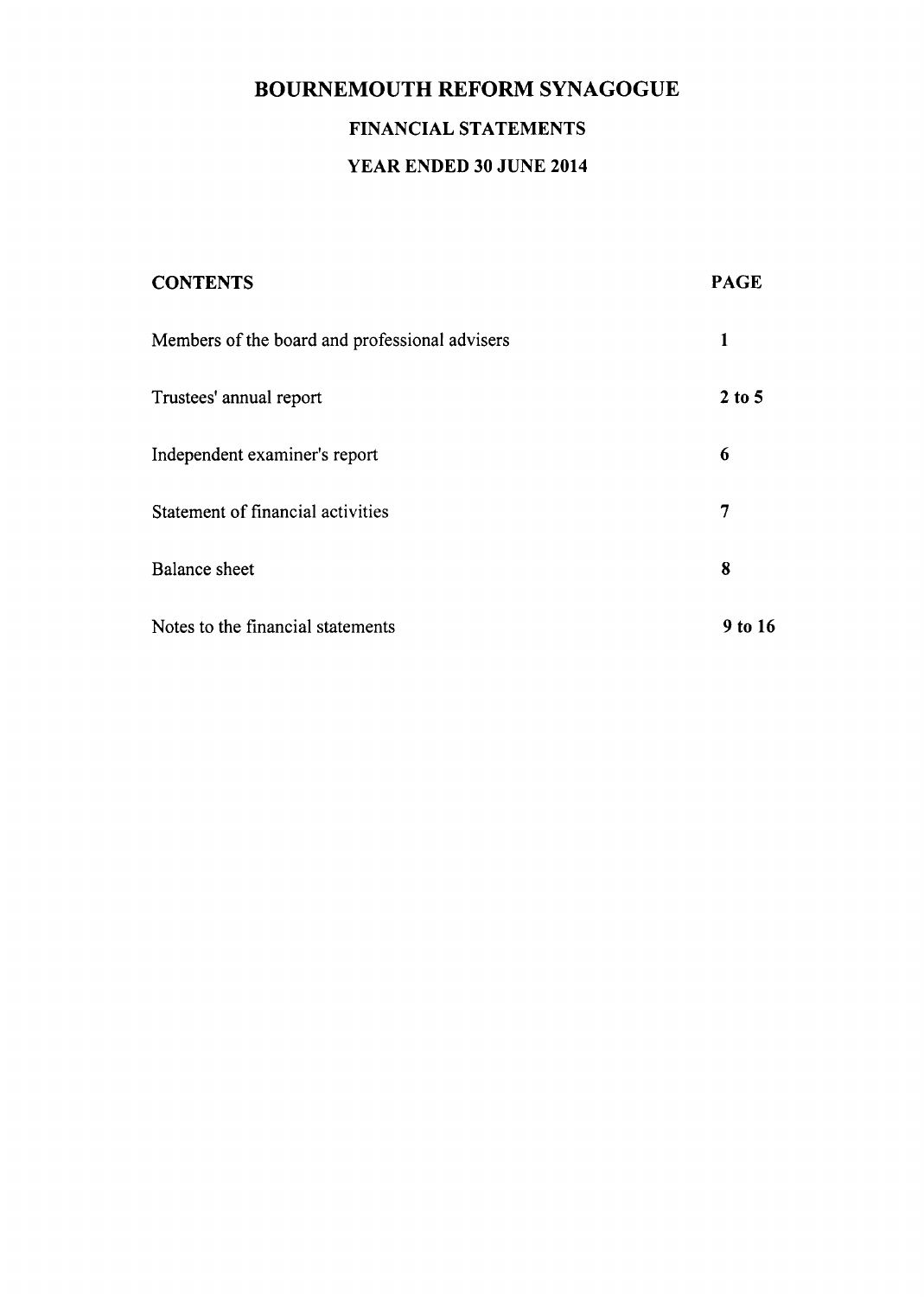## MEMBERS OF THE BOARD AND PROFESSIONAL ADVISERS

| <b>Registered Charity name</b>   | Bournemouth Reform Synagogue                            |                                                                   |  |  |
|----------------------------------|---------------------------------------------------------|-------------------------------------------------------------------|--|--|
| <b>Charity number</b>            | 1040356                                                 |                                                                   |  |  |
| <b>Registered office</b>         | 53 Christchurch Road<br>Bournemouth<br>Dorset<br>BH13AP |                                                                   |  |  |
| <b>Trustees</b>                  | Deborah Tendler<br>Jane Francis                         | - Hon Chairperson<br>(appointed 18 March 2014)<br>- Hon Treasurer |  |  |
|                                  | Sue Sinkinson                                           | (appointed 5 January 2014)<br>- Hon Secretary                     |  |  |
|                                  |                                                         | (appointed 10 June 2014)                                          |  |  |
|                                  | Ruth Ben Or                                             |                                                                   |  |  |
|                                  | Jessica Blooman                                         |                                                                   |  |  |
|                                  | Alfred Boyle<br>Saul Faust                              | (appointed 5 January 2014)<br>(appointed 10 June 2014)            |  |  |
|                                  | Maurice Francis                                         | (appointed 5 January 2014)                                        |  |  |
|                                  | James Green                                             | (appointed 5 January 2014)                                        |  |  |
|                                  | Michael Lipson                                          |                                                                   |  |  |
|                                  | Joan Marasri                                            |                                                                   |  |  |
|                                  | Rita Navarre                                            | (appointed 5 January 2014)                                        |  |  |
|                                  | Benita Needleman                                        | (appointed 5 January 2014)                                        |  |  |
| <b>Property holding Trustees</b> | Robert Grant                                            |                                                                   |  |  |
|                                  | Phillip Jacobs                                          |                                                                   |  |  |
|                                  | <b>Brian Levy</b>                                       | (appointed 1 March 2014)                                          |  |  |
| <b>Trustees of Townsend</b>      | Irving Mindel                                           | - Chairman                                                        |  |  |
| <b>Endowment trust</b>           | Robert Grant                                            | - Treasurer                                                       |  |  |
|                                  | <b>Ruth Reed</b>                                        | - Secretary                                                       |  |  |
|                                  | <b>Susan Bullivant</b>                                  |                                                                   |  |  |
|                                  | Zelda Swan                                              | (appointed 29 August 2013)                                        |  |  |
| <b>Independent Examiner</b>      | Lucy Filer FCA                                          |                                                                   |  |  |
|                                  | Filer Knapper LLP                                       |                                                                   |  |  |
|                                  | <b>Chartered Accountants</b>                            |                                                                   |  |  |
|                                  | 10 Bridge Street<br>Christchurch                        |                                                                   |  |  |
|                                  | Dorset                                                  |                                                                   |  |  |
|                                  | <b>BH23 1EF</b>                                         |                                                                   |  |  |
| <b>Investment adviser</b>        | <b>CH Financial Services</b>                            |                                                                   |  |  |
|                                  | 314 Regents Park Road                                   |                                                                   |  |  |
|                                  | Finchley                                                |                                                                   |  |  |
|                                  | London<br><b>N3 2JX</b>                                 |                                                                   |  |  |
|                                  |                                                         |                                                                   |  |  |
| <b>Bankers</b>                   | <b>Bank of Scotland</b>                                 |                                                                   |  |  |
|                                  | 38 St Andrew Square                                     |                                                                   |  |  |
|                                  | Edinburgh<br>EH <sub>2</sub> 2YR                        |                                                                   |  |  |
|                                  |                                                         |                                                                   |  |  |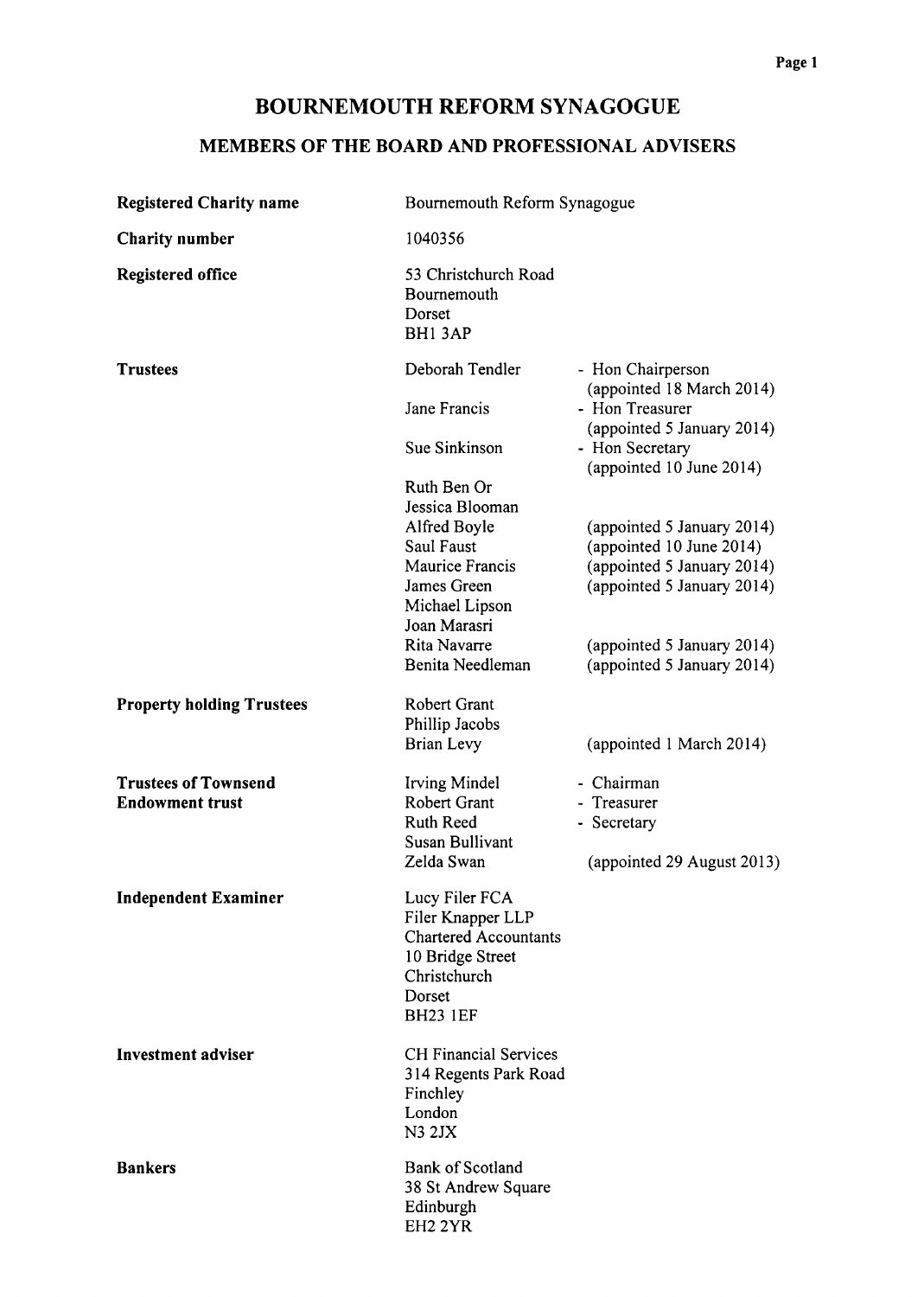### TRUSTEES' ANNUAL REPORT

#### YEAR ENDED 30 JUNE 2014

The Trustees present their report and the financial statements of the Charity for the year ended 30 June 2014.

#### REFERENCE AND ADMINISTRATIVE DETAILS

Reference and administrative details are shown in the schedule of members of the board and professional advisers on page 1 of the financial statements.

#### THE TRUSTEES

The Trustees who currently serve are listed on Page 1. The Trustees who served the Charity during the year were as follows:

| Deborah Tendler     | - Hon Chairperson | (appointed 18 March 2014)                       |
|---------------------|-------------------|-------------------------------------------------|
| Geraldine Martinsen | - Hon Chairperson | (appointed 5 January 2014, resigned April 2014) |
| Ron Rosenfeld       | - Hon Chairman    | (resigned 5 January 2014)                       |
| Jane Francis        | - Hon Treasurer   | (appointed 5 January 2014)                      |
| Mark Chaloner       | - Hon Treasurer   | (resigned 5 January 2014)                       |
| Sue Sinkinson       | - Hon Secretary   | (appointed 10 June 2014)                        |
| Laura Mellins       | - Hon Secretary   | (resigned 18 March 2014)                        |
| Ruth Ben Or         |                   |                                                 |
| Jessica Blooman     |                   |                                                 |
| Alfred Boyle        |                   | (appointed 5 January 2014)                      |
| Saul Faust          |                   | (appointed $10$ June $2014$ )                   |
| Maurice Francis     |                   | (appointed 5 January 2014)                      |
| James Green         |                   | (appointed 5 January 2014)                      |
| Michael Lipson      |                   |                                                 |
| Joan Marasri        |                   |                                                 |
| David Mellins       |                   | (resigned 5 January 2014)                       |
| Rita Navarre        |                   | (appointed 5 January 2014)                      |
| Benita Needleman    |                   |                                                 |
| Hannah Rosenfeld    |                   | (resigned April 2014)                           |
|                     |                   |                                                 |

#### STRUCTURE, GOVERNANCE AND MANAGEMENT

The Synagogue is governed by its Constitution dated June 1947, last amended on 5 March 2006, and the Synagogue operates in accordance with the guidelines set out in this document. Monthly Council meetings are held at which matters are discussed and decisions made, providing there is a quorum of eight Council members present. Additional Council meetings are held as required.

The Trustees ofthe Synagogue are it Council Members, who are elected by the general membership in open meeting. The Council members are elected for a one year term after which time they may stand for re-election. Additional Trustees may be appointed by the Council. There are three permanent Trustees who hold the title of the Synagogue's property and are not members of the Council.

All significant operational decisions are made by Council, taking appropriate external advice where necessary. The constitution requires certain key decisions to be approved by the membership in open meeting, and these include the purchase or sale of freehold property.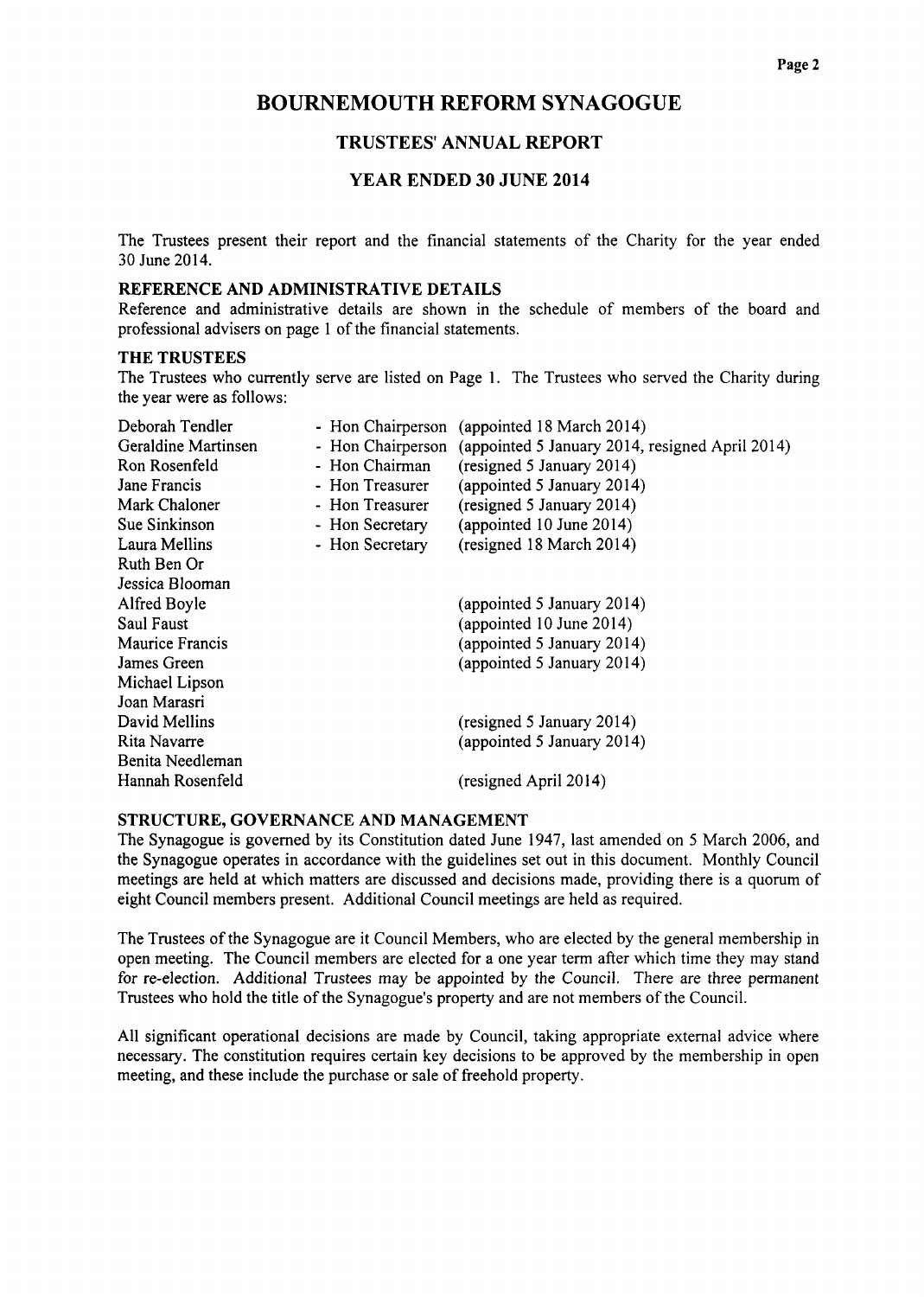### TRUSTEES' ANNUAL REPORT

#### YEAR ENDED 30 JUNE 2014

#### EXTERNAL AFFILIATION

The Synagogue is affiliated to the Movement for Reform Judaism (MRJ), which gives guidance on our form of worship as well as assistance with other practical matters. The Movement advises but cannot force the Synagogue to follow a particular course if it does not wish to.

One of the benefits of membership of the Synagogue is the availability of the burial plan, and a proportion of members' subscriptions are specifically levied in this respect: these levies are paid on to the Jewish Joint Burial Society, which in most cases is then solely responsible for the provision of the burial monies, the services being provided by the Synagogue.

The Synagogue is entitled to representation at the Board of Deputies, for which a per capita charge is levied on the number of members.

#### RISK MANAGEMENT

The major risk to the Synagogue is if membership income does not cover its expenses. For this reason, the Council continues to keep a careful control on expenditure. We endeavour to set subscriptions at a realistic level sufficient to meet routine expenditure, and donations, whilst not guaranteed, are an essential part of Synagogue income. When setting membership subscription levels, the Council also bear in mind that many members are on low fixed incomes. The Council have examined the major operational risks, which could be faced by the Charity. They continue to monitor, on a regular basis and this will be an on-going aspect ofthe Council's management ofthe Synagogue.

#### OBJECTIVES AND ACTIVITIES

The objects of the Synagogue are to advance the Jewish religion, particularly by providing and maintaining a Synagogue for the purpose of public worship and of advancing religious, educational and such charitable activities as the members of the Council together with the Rabbis may from time to time decide,

The activities currently carried out by the Synagogue can be broadly categorised into three types, pastoral, religious and communal. Religious activities include the provision of a place of worship, various religious activities, religious education and religious support. Communal activities include various communal events organised throughout the period, along with the pastoral and welfare support of the members, As a result of having a large proportion of elderly members, we have a community that has higher than average pastoral and welfare needs. The Rabbi and Welfare Officer, being the first points of contact for members, work to ensure our members are looked after by the Community. There is a support group to assist with pastoral work. The Synagogue administration provides the required backup and information services. These services are utilised by the Rabbi, Council and Welfare Officer as well as all members of the Synagogue. The Council continues to promote our activities to the wider Jewish Community in Dorset and Hampshire with the hope of increasing our membership and raising awareness of Judaism. The website has attracted many non-affiliated Jews to the Synagogue. We are also a Fairtrade Synagogue, supporting IDEA and The Big Green Believers Agreement.

#### PUBLIC BENEFIT

Our main objectives are the promotion, preservation and observation of Jewish tradition, and these are set to reflect our faith and community aims. Each year the Trustees review the objectives and activities to ensure they continue to reflect our aims. In carrying out this review, the Trustees have considered the Charity Commission's guidance on public benefit and, in particular, its supplementary public guidance on the advancement of religion for the public benefit.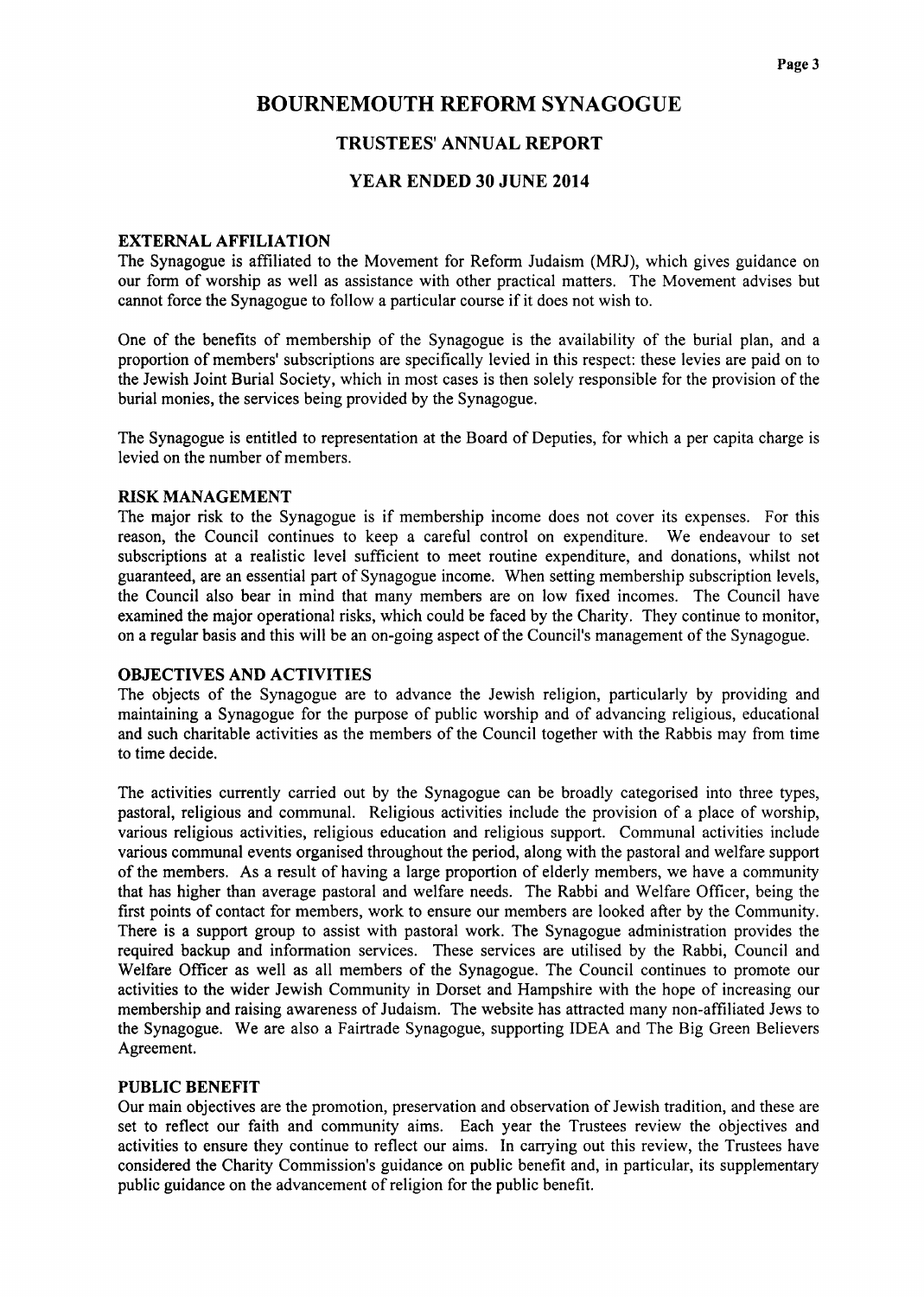#### TRUSTEES' ANNUAL REPORT (continued)

#### YEAR ENDED 30 JUNE 2014

#### PUBLIC BENEFIT (continued)

The focus of our activities is the provision of a place of worship, religious activities and support, the provision of plots and burial rites in accordance with tradition and arranging communal events and activities. We welcome all persons who wish to follow the Jewish tradition, regardless of personal funds and their ability to meet our subscription fees.

#### ACHIEVEMENTS AND PERFORMANCE

During the year, the Synagogue held regular religious services for the Sabbath, Festivals and other such occasions. The Religion School continues to be a source of pride, successfully teaching our children about our religion. Family services are held once a month where children and their parents are encouraged to take part in the services.

The monthly Chavarah Suppers are well attended together with our sell out Passover Seder and Chag Sameach Festival group parties. Thanks must be given for the voluntary help from the members in the organising of these events. Regular tea parties are held for our older members and are well attended. The Kulanu ('all of us') group continue adding to the inclusivity and wellbeing at BRS.

We receive a growing number of requests for Schools to visit us, to further educate their pupils. We also send lay leaders to visit schools to further promote Reform Judaism.

The interest and welfare of our members remain of paramount importance. The Rabbinic and Welfare Officer, supported by the administration, continue to provide essential support to individual members of the Community as required. As always, in addition to the paid staff, the Synagogue relies heavily on the invaluable voluntary help from Council, Honorary Officers of the Synagogue, as well as Synagogue members.

#### FINANCIAL REVIEW

Income of the Synagogue is primarily from subscriptions paid by members. Membership levels have declined in the year but income has remained comparable due to the increase in fees, specific one off donations received have resulted in an overall increase in income this year. It would be desirable for the normal running costs of the Synagogue to be met from subscription income but the effect of the economic climate on our members' financial situation continues to preclude this.

It is the Synagogue's policy that where a member is unable to afford the full membership fee, the Treasurer meets with the member. A confidential discussion takes place and a mutually acceptable arrangement be arrived at. It is not the policy to remove membership rights where there is an inability to pay. Such arrangements are at the sole discretion of the Treasurer and confidentiality is maintained. Due to the level of members who are unable to afford the membership fee, the Synagogue continues to be reliant on TET for support, to maintain the level of service to its members. In this year extra pastoral and financial hardship awards of £40,098 were received from the TET to assist the Treasurer in giving reductions in subscriptions to those members who could not afford to pay the full amount and to financially assist the Synagogue.

The Synagogue is the beneficiary of an endowment trust fund set up under the will of the late K R Townsend and known as the Townsend Endowment Trust (TET). Funds from this may be used to further the pastoral and educational work of the Synagogue. The Trustees of the TET meet at least quarterly, to review the fund and consider the financial performance of the investments and applications for grants. The TET fund covers the cost of the Welfare Officer, adult education, the majority of Cheder expenses and other such expenditure as required.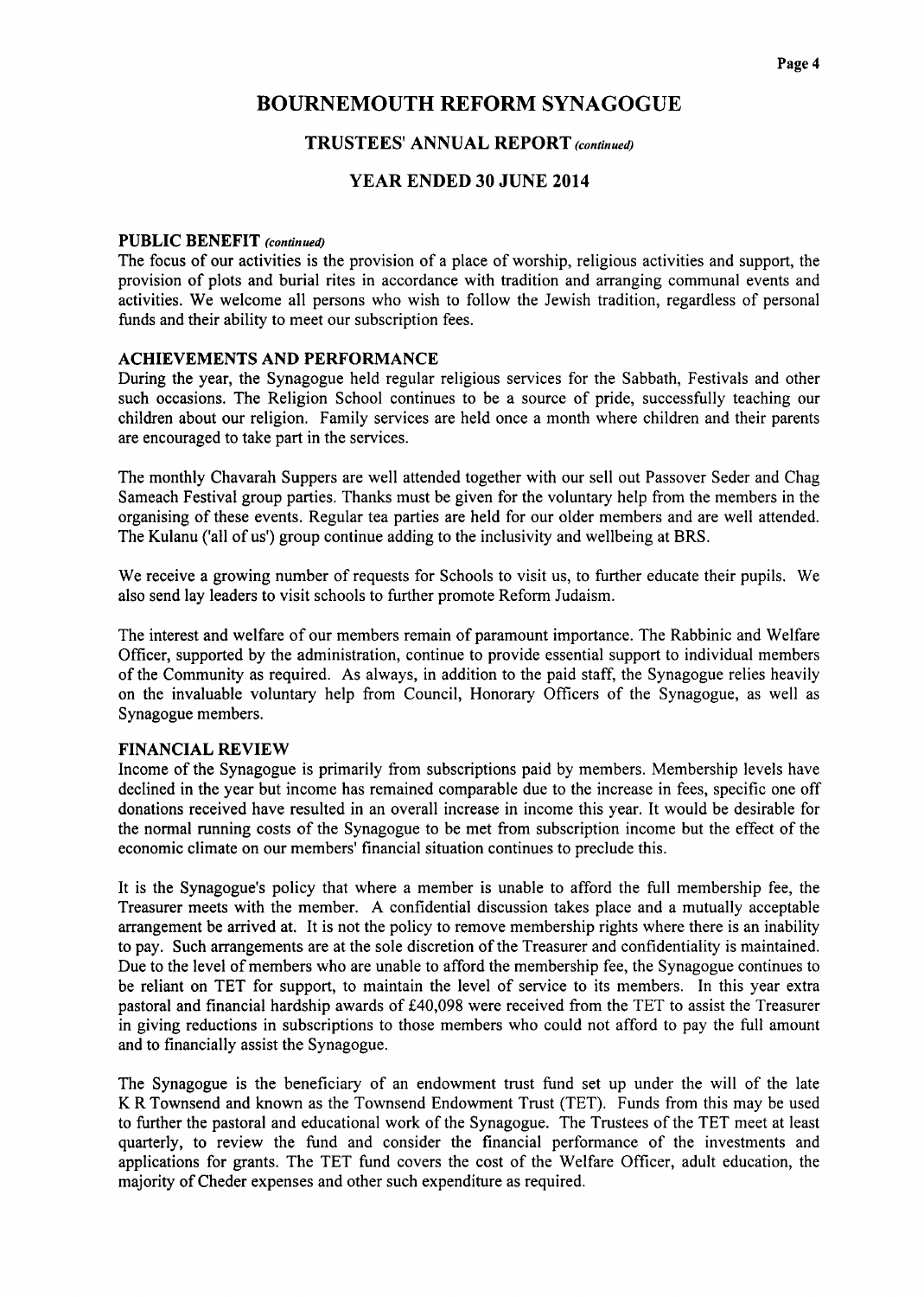#### TRUSTEES' ANNUAL REPORT (continued)

#### YEAR ENDED 30 JUNE 2014

#### FINANCIAL REVIEW (continued)

The Townsend Endowment Trust (TET) is registered as a subsidiary Charity of the Bournemouth Reform Synagogue (BRS). The accounts of BRS therefore include the transactions of TET (under endowment funds) and the balance sheet and appropriate notes show the balance sheet of the BRS on its own and of the BRS and TET combined. The accounts of the TET are produced separately. This year has seen a gain being generated from the disposal of some unit funds. The disposal was made in order to draw down cash funds as without such funds TET is unable to support the needs of the Synagogue. An overall gain was made on the remaining investments held.

The net outgoing resources for the year are set out on page 7 and details a reduction in the net loss for the year. Overall outgoings have increased as a whole, however, when the  $\text{\pounds}40,098$  award made in the year by TET is removed, the costs for the Synagogue have declined due to improved management of expenditure. The Synagogue has made a profit overall, this was attributed by the TET grant and by receiving a large outreach donation that has not yet been spent. The Trustees are aware of the continuing need to manage the level of costs being incurred and to reduce these, in order that the loss is minimised and reliance is not solely upon TET.

It is the Synagogue's investment policy to keep its general reserves on a low risk basis at the best interest rates it can reasonably achieve. In respect of the Townsend Endowment, the Trustees have invested funds, following advice from the Investment Advisors, to provide some capital growth. A review of the investments is undertaken periodically.

The Council are continuing to review income and expenditure, implementing measures to return reserves to an acceptable level whilst maintaining the high standard of service to the members and building. The Trustees are aware of the accruing debt to the MRJ for annual assessment fees which the Synagogue has not been in a position to fully clear. Acceptable arrangements for the clearing of the debt over a period of time continue to be negotiated with the MRJ.

The Synagogue does not have a specific grant making policy, but small donations are made to various organisations that the Trustees consider appropriate.

The grants expended in the period include amounts to the Board of Deputies and the Kol Nidre Appeal, both being voluntary contributions received from members and paid to the relevant organisations, and are restricted funds within the financial statements. The Townsend Endowment Trust paid grants in accordance with the requirements of the Trust, totalling f65,343.

#### PLANS FOR FUTURE PERIODS

The plans for the forthcoming year are to continue to promote, preserve and observe the Jewish religion, provide communal and pastoral services and increase membership where possible and hold fundraising events. The Synagogue will continue to identify and encourage new members to join BRS, along with the Fundraising group who aim to maintain funds from major fundraising events put on during the year.

Signed on behalf of the Trustees

DEBORAH TENDLER Honarary Chairperson

Date: 2 October 2014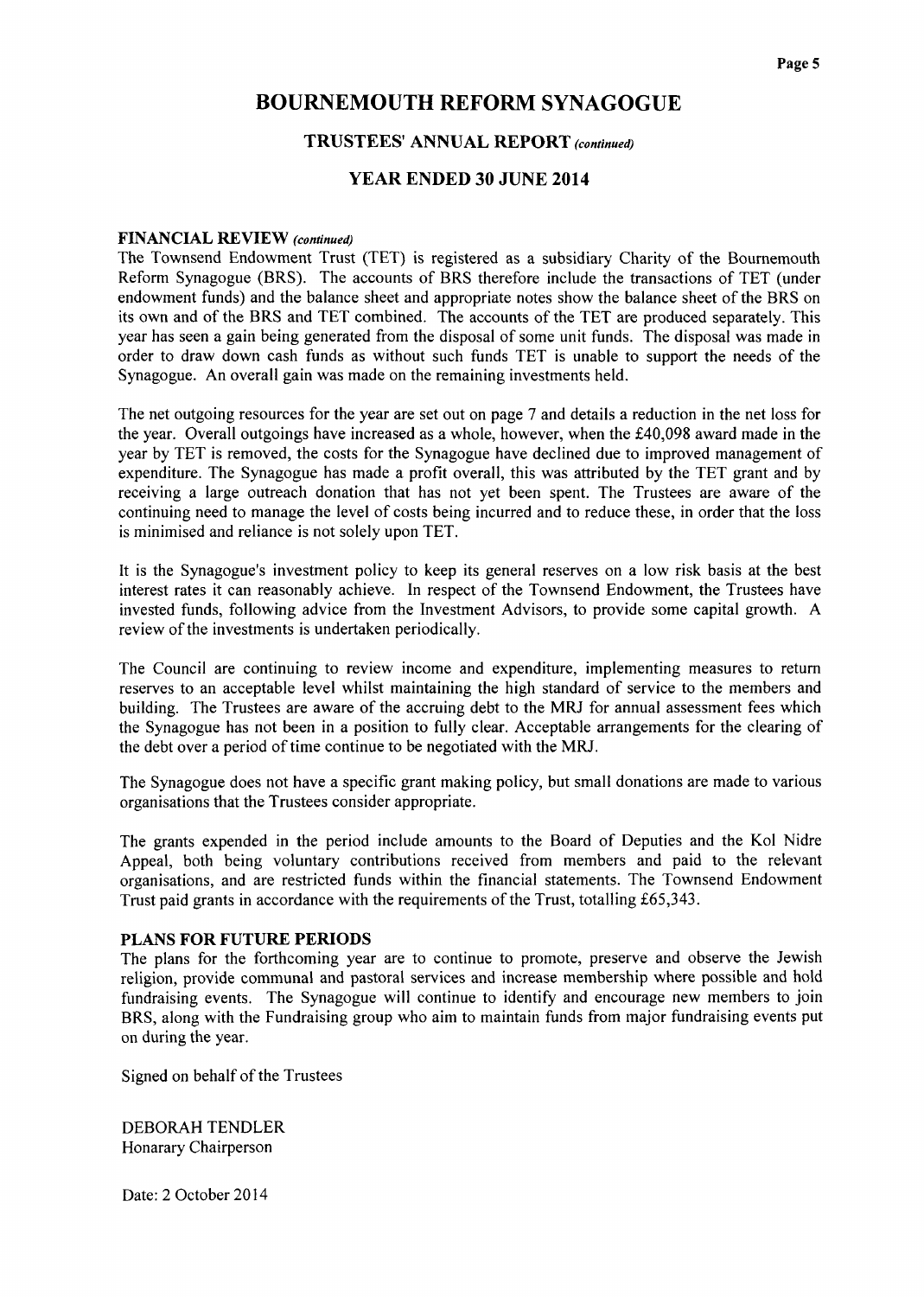## INDEPENDENT EXAMINER'S REPORT TO THE TRUSTEES OF BOURNEMOUTH REFORM SYNAGOGUE

## YEAR ENDED 30 JUNE 2014

I report on the accounts of the Charity for the year ended 30 June 2014 which are set out on pages 7 to 16.

## RESPECTIVE RESPONSIBILITIES OF TRUSTEES AND EXAMINER

The Charity's Trustees are responsible for the preparation of the accounts. The Charity's Trustees consider that an audit is not required for this year under section 144(2) of the Charities Act 2011 (the 2011 Act) and that an independent examination is needed.

It is my responsibility to:

- examine the accounts under section 145 of the 2011 Act;
- follow the procedures laid down in the general Directions given by the Charity Commission under section  $145(5)(b)$  of the 2011 Act; and
- state whether particular matters have come to my attention.

#### BASIS OF INDEPENDENT EXAMINER'S REPORT

My examination was carried out in accordance with the general Directions given by the Charity Commission. An examination includes a review of the accounting records kept by the Charity and a comparison of the accounts presented with those records. It also includes consideration of any unusual items or disclosures in the accounts, and seeking explanations from you as Trustees concerning any such matters. The procedures undertaken do not provide all the evidence that would be required in an audit and consequently no opinion is given as to whether the accounts present a "true and fair view" and the report is limited to those matters set out in the statement below:

#### INDEPENDENT EXAMINER'S STATEMENT

In connection with my examination, no matter has come to my attention:

- 1. which gives me reasonable cause to believe that, in any material respect, the requirements:
	- to keep accounting records in accordance with section 130 of the 2011 Act; and
	- to prepare accounts which accord with the accounting records and comply with the accounting requirements of the 2011 Act

have not been met; or

2. to which, in my opinion, attention should be drawn in order to enable a proper understanding of the  $\boldsymbol{\text{d}}$ ccounts to be reached.

LUCY FILER FCA Filer Knapper LLP Chartered Accountants 10 Bridge Street **Christchurch** Dorset BH23 IEF

Date: 6 October 2014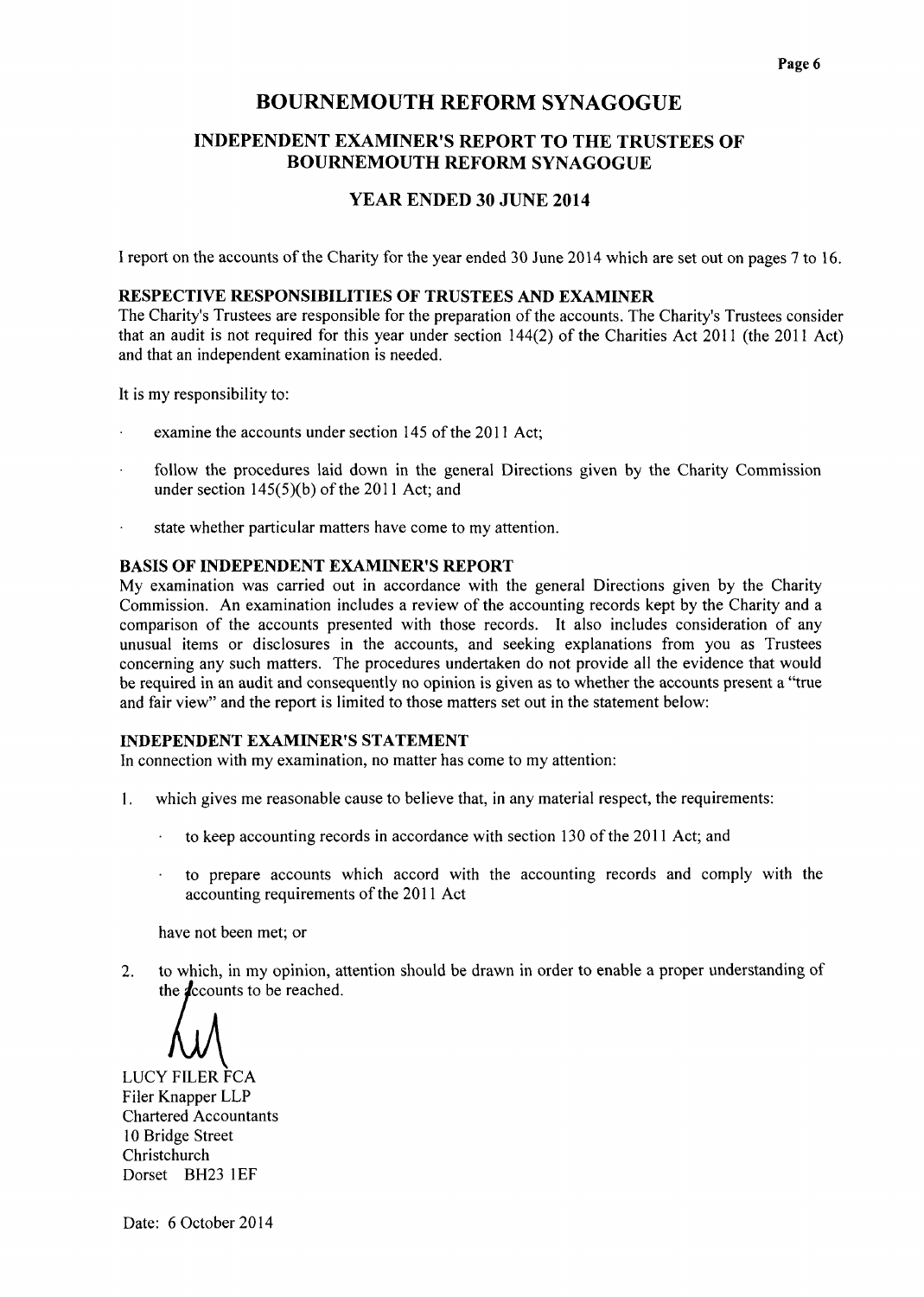## STATEMENT OF FINANCIAL ACTIVITIES

## YEAR ENDED 30 JUNE 2014

|                                              |              |                                          |                                        | 2014                                  |                                   | 2013                    |
|----------------------------------------------|--------------|------------------------------------------|----------------------------------------|---------------------------------------|-----------------------------------|-------------------------|
|                                              | <b>Note</b>  | <b>Unrestricted</b><br><b>Funds</b><br>£ | <b>Restricted</b><br><b>Funds</b><br>£ | <b>Endowment</b><br><b>Funds</b><br>£ | <b>Total</b><br><b>Funds</b><br>£ | <b>Total Funds</b><br>£ |
| <b>INCOMING</b><br><b>RESOURCES</b>          |              |                                          |                                        |                                       |                                   |                         |
| Incoming resources from<br>generating funds: |              |                                          |                                        |                                       |                                   |                         |
| Voluntary income                             | $\mathbf{2}$ | 163,684                                  | 21,053                                 |                                       | 184,737                           | 144,452                 |
| Investment income                            | 3            | 114                                      |                                        |                                       | 114                               | 90                      |
| Incoming resources from                      |              |                                          |                                        |                                       |                                   |                         |
| charitable activities                        | 4            | 40,421                                   | 17,317                                 |                                       | 57,738                            | 66,632                  |
| <b>TOTAL INCOMING</b>                        |              |                                          |                                        |                                       |                                   |                         |
| <b>RESOURCES</b>                             |              | 204,219                                  | 38,370                                 |                                       | 242,589                           | 211,174                 |
| <b>RESOURCES EXPENDED</b>                    |              |                                          |                                        |                                       |                                   |                         |
| Cost of generating funds                     | 5            |                                          |                                        | (4,818)                               | (4,818)                           | (4,883)                 |
| Charitable activities                        | 6            | (181, 617)                               | (17, 473)                              | (59, 303)                             | (258, 393)                        | (242, 029)              |
| Governance costs                             | 7            | (11,211)                                 |                                        | (1,222)                               | (12, 433)                         | (10, 448)               |
| <b>TOTAL RESOURCES</b>                       |              |                                          |                                        |                                       |                                   |                         |
| <b>EXPENDED</b>                              |              | (192, 828)                               | (17, 473)                              | (65, 343)                             | (275, 644)                        | (257, 360)              |
| <b>NET INCOMING/</b>                         |              |                                          |                                        |                                       |                                   |                         |
| (OUTGOING) RESOURCES                         |              |                                          |                                        |                                       |                                   |                         |
| <b>BEFORE TRANSFERS</b>                      |              | 11,391                                   | 20,897                                 | (65,343)                              | (33, 055)                         | (46, 186)               |
| Transfer between funds                       | 9            | 2,500                                    | (2,500)                                |                                       |                                   |                         |
| <b>NET OUTGOING</b>                          |              |                                          |                                        |                                       |                                   |                         |
| <b>RESOURCES BEFORE</b>                      |              |                                          |                                        |                                       |                                   |                         |
| <b>OTHER RECOGNISED</b>                      |              |                                          |                                        |                                       |                                   |                         |
| <b>GAINS AND LOSSES</b>                      |              | 13,891                                   | 18,397                                 | (65,343)                              | (33,055)                          | (46, 186)               |
| (Loss)/profit on disposal of                 |              |                                          |                                        |                                       |                                   |                         |
| investments                                  |              |                                          |                                        | (508)                                 | (508)                             | 4,147                   |
| Gains on investment assets                   |              |                                          |                                        | 5,037                                 | 5,037                             | 10,224                  |
| NET MOVEMENT IN FUNDS                        |              | 13,891                                   | 18,397                                 | (60, 814)                             | (28, 526)                         | (31, 815)               |
| <b>RECONCILIATION OF FUNDS</b>               |              |                                          |                                        |                                       |                                   |                         |
| Total funds brought forward                  |              | 128,780                                  | 39,799                                 | 332,036                               | 500,615                           | 532,430                 |
| <b>TOTAL FUNDS</b>                           |              |                                          |                                        |                                       |                                   |                         |
| <b>CARRIED FORWARD</b>                       |              | 142,671                                  | 58,196                                 | 271,222                               | 472,089                           | 500,615                 |

The Statement of Financial Activities includes all gains and losses in the year and therefore a statement of total recognised gains and losses has not been prepared.

All of the above amounts relate to continuing activities.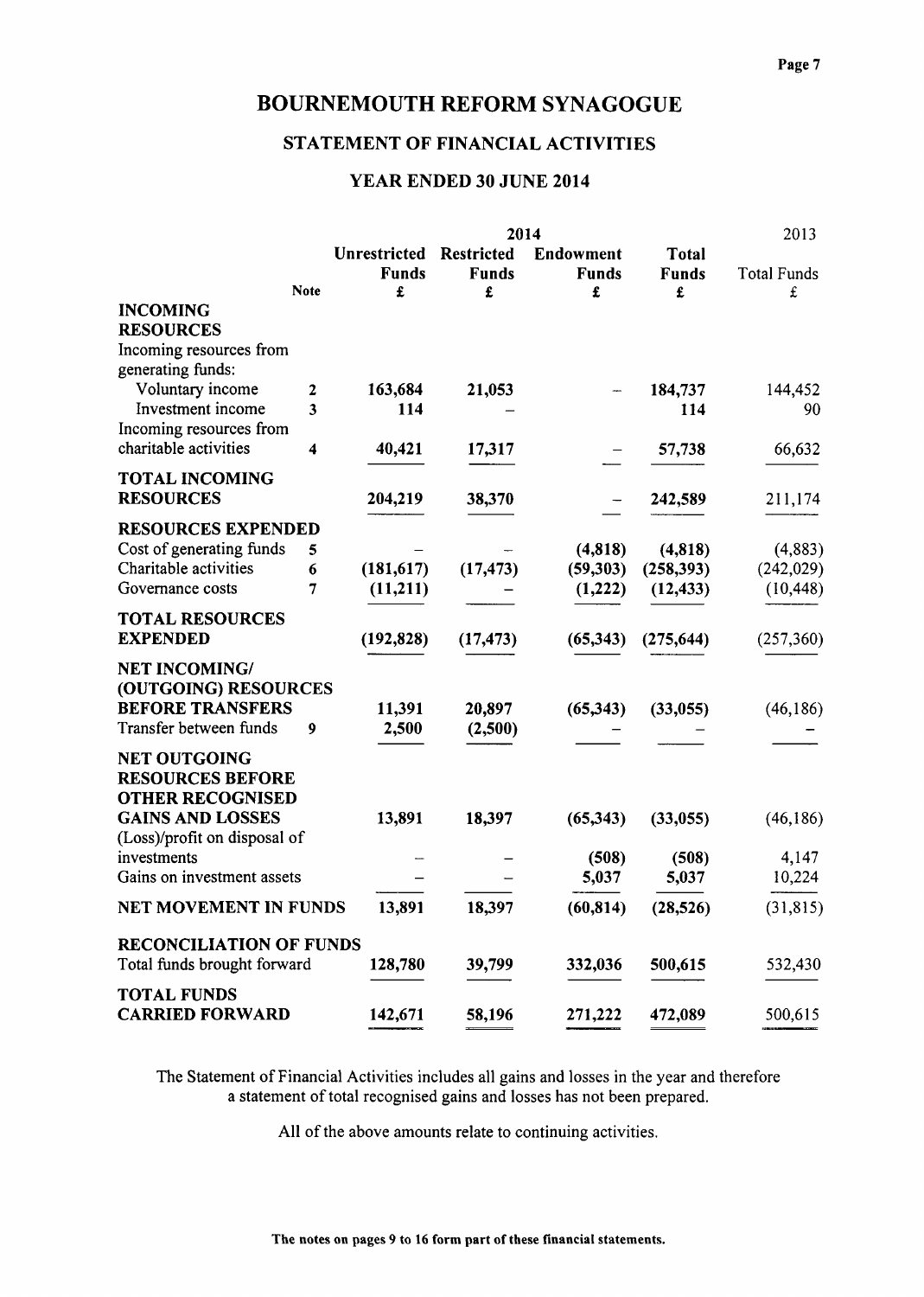## BALANCE SHEET

## 30 JUNE 2014

|                                       |             |            | Consolidated |            | Charity   |
|---------------------------------------|-------------|------------|--------------|------------|-----------|
|                                       |             | 2014       | 2013         | 2014       | 2013      |
|                                       | <b>Note</b> | £          | £            | £          | £         |
| <b>FIXED ASSETS</b>                   |             |            |              |            |           |
| Tangible assets                       | 11          | 212,433    | 218,337      | 212,433    | 218,337   |
| Investments                           | 12          | 260,481    | 329,769      |            | 1,000     |
|                                       |             | 472,914    | 548,106      | 212,433    | 219,337   |
| <b>CURRENT ASSETS</b>                 |             |            |              |            |           |
| Debtors                               | 13          | 16,182     | 35,195       | 16,182     | 35,195    |
| Cash at bank and in hand              |             | 100,230    | 17,420       | 87,927     | 13,523    |
|                                       |             | 116,412    | 52,615       | 104,109    | 48,718    |
| <b>CREDITORS: Amounts falling due</b> |             |            |              |            |           |
| within one year                       | 14          | (117, 237) | (100, 106)   | (115, 675) | (99, 476) |
| <b>NET CURRENT LIABILITIES</b>        |             | (825)      | (47, 491)    | (11, 566)  | (50, 758) |
| <b>TOTAL ASSETS LESS CURRENT</b>      |             |            |              |            |           |
| <b>LIABILITIES</b>                    |             | 472,089    | 500,615      | 200,867    | 168,579   |
| <b>NET ASSETS</b>                     |             | 472,089    | 500,615      | 200,867    | 168,579   |
| <b>FUNDS</b>                          |             |            |              |            |           |
| Unrestricted income funds             | 17          | 142,671    | 128,780      | 142,671    | 128,780   |
| Restricted                            | 16          | 58,196     | 39,799       | 58,196     | 39,799    |
| Endowment                             | 15          | 271,222    | 332,036      |            |           |
| <b>TOTAL FUNDS</b>                    |             | 472,089    | 500,615      | 200,867    | 168,579   |

These financial statements were approved by the members of the committee on 2 October 2014 and are signed on their behalf by:

DEBORAH TENDLER Honarary Chairperson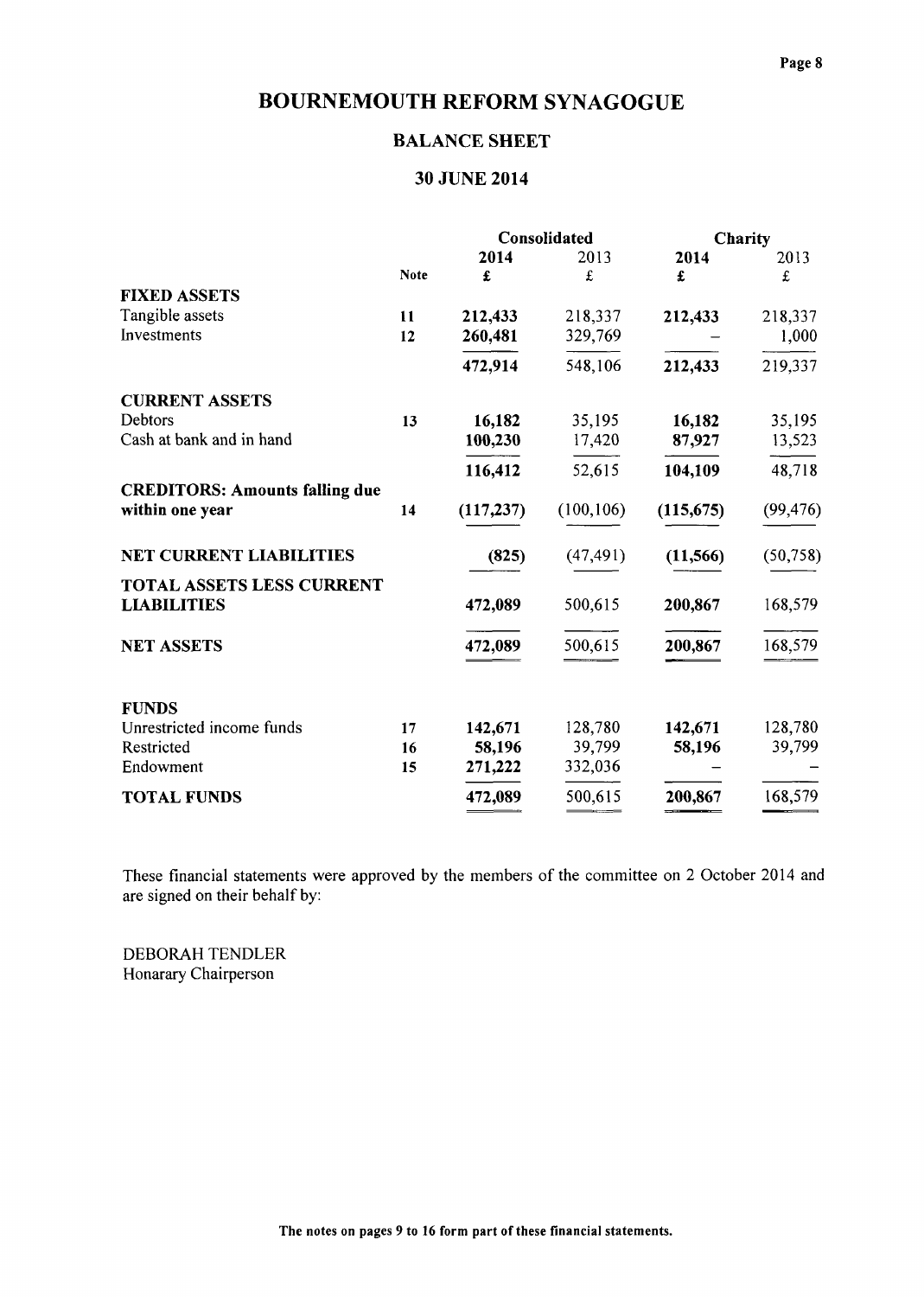## NOTES TO THE FINANCIAL STATEMENTS

## YEAR ENDED 30 JUNE 2014

#### 1. ACCOUNTING POLICIES

#### Basis of accounting

The financial statements have been prepared under the historical cost convention, except for investments which are included at market value and the revaluation of certain fixed assets, and in accordance with applicable United Kingdom accounting standards and the Statement of Recommended Practice "Accounting and Reporting by Charities" issued in March 2005 (SORP 2005).

#### Incoming resources

All voluntary income (including membership subscriptions) is accounted for gross when receivable, as long as it is capable of financial measurement.

Other income is recognised in the period in which the event takes place.

Legacies are recognised in the financial statements when the Trustees are able to quantify, with reasonable accuracy, the amount receivable.

Income from the endowment fund investments is recorded as endowment income and is to be utilised in particular for the Synagogue's pastoral and educational work. The endowment capital can also be used for these purposes and both income and capital can be used for the general charitable purposes of the Synagogue.

#### Grants

Grants payable are recognised as expenditure when the commitment is entered into.

#### Resources expended

Resources expended are recognised in the period in which they are incurred and include VAT where applicable which cannot be recovered.

Charitable activity costs comprises those costs incurred by the Synagogue in the delivery of its activities and services. It includes both costs that can be allocated directly to such activities and the costs of an indirect nature necessary to support them.

Governance costs include those costs associated with meeting the constitutional and statutory requirements of the synagogue and include the audit fee and the wages relating to the general running of the synagogue.

#### Investment assets and income

Fixed asset investments are included at market value at the balance sheet date. Any gain or loss on revaluation is taken to the Statement of Financial Activities.

#### Funds

Designated funds are amounts which have been set aside at the discretion of the council for a specific, but not legally binding, purpose.

Restricted funds are to be used for specific purposes as requested by the donor or when funds are raised for particular restricted purposes.

Endowment fund are those where the capital is invested and the income generated is to be used in accordance with the benefactor's instructions.

#### Fixed assets

All fixed assets are recorded at cost, there are no uncapitalised fixed assets.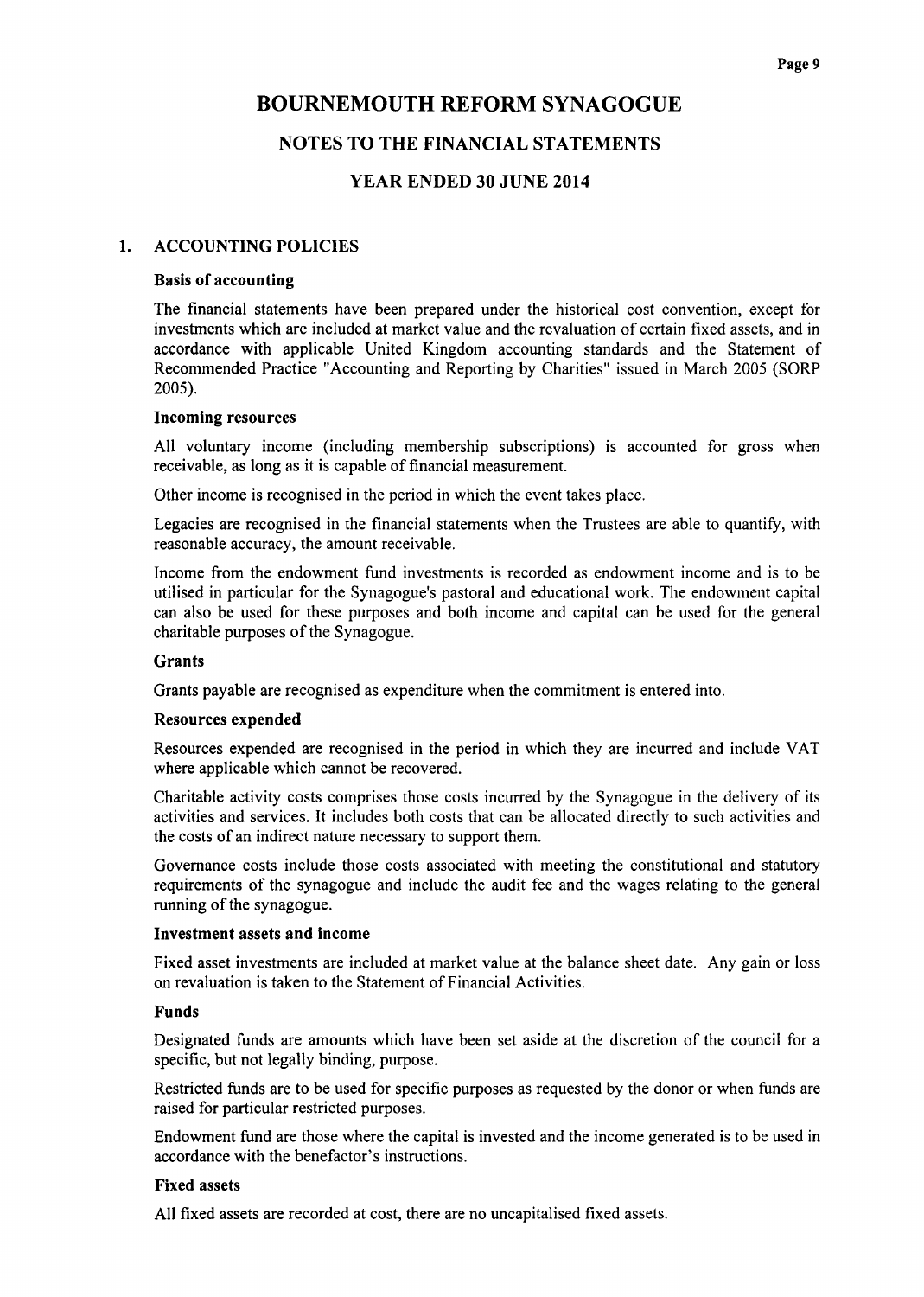## NOTES TO THE FINANCIAL STATEMENTS

## YEAR ENDED 30 JUNE 2014

#### 1. ACCOUNTING POLICIES (continued)

#### Depreciation

Depreciation is calculated so as to write off the cost of an asset, less its estimated residual value, over the useful economic life of that asset as follows:

| Leasehold land and buildings | - straight line over 45 years |
|------------------------------|-------------------------------|
| Computer equipment           | straight line over 4 years    |
| Other equipment              | - 15% reducing balance        |
| <b>Fixtures and fittings</b> | - 15% reducing balance        |
| Library                      | - none provided               |

#### Going Concern

The Synagogue has continued to deplete reserves brought forward, as income is not sufficient to meet the required expenditure. However, efforts continue to be made to reduce this loss. The accounts have been prepared on a going concern basis assuming the continued support of the Townsend Endowment Trust.

#### Consolidation

The Townsend Endowment Trust is registered as a subsidiary charity of the Bournemouth Reform Synagogue. These financial statements consolidated the results of the two entities on a line by line basis. A separate statement of financial activities for the Charity itself is not presented.

#### 2. VOLUNTARY INCOME

|                                    | Unrestricted<br><b>Funds</b> | <b>Funds</b> | <b>Restricted Total Funds</b><br>2014 | <b>Total Funds</b><br>2013 |
|------------------------------------|------------------------------|--------------|---------------------------------------|----------------------------|
|                                    | £                            | £            | £                                     | £                          |
| <b>Subscriptions and donations</b> |                              |              |                                       |                            |
| Membership subscriptions           | 80,210                       |              | 80,210                                | 76,354                     |
| Donations                          | 14,533                       | 20,127       | 34,660                                | 21,292                     |
| Income tax recovered               | 18,665                       |              | 18,665                                | 23,676                     |
| Fund raising events                | 7,916                        |              | 7,916                                 | 15,836                     |
| Education                          | 1,069                        | 926          | 1,995                                 | 946                        |
| <b>Legacies</b>                    |                              |              |                                       |                            |
| Legacies                           | 1,193                        |              | 1,193                                 |                            |
| <b>Grants receivable</b>           |                              |              |                                       |                            |
| <b>Townsend Endowment Trust</b>    | 40,098                       |              | 40,098                                | 6,348                      |
|                                    | 163,684                      | 21,053       | 184,737                               | 144,452                    |

#### 3. INVESTMENT INCOME

|                          | <b>Unrestricted Endowment Total Funds</b> |              |      | Total Funds |
|--------------------------|-------------------------------------------|--------------|------|-------------|
|                          | <b>Funds</b>                              | <b>Funds</b> | 2014 | 2013        |
|                          |                                           |              |      |             |
| Bank interest receivable | 114                                       |              | 114  | 90.         |
|                          | ____                                      |              |      | ---         |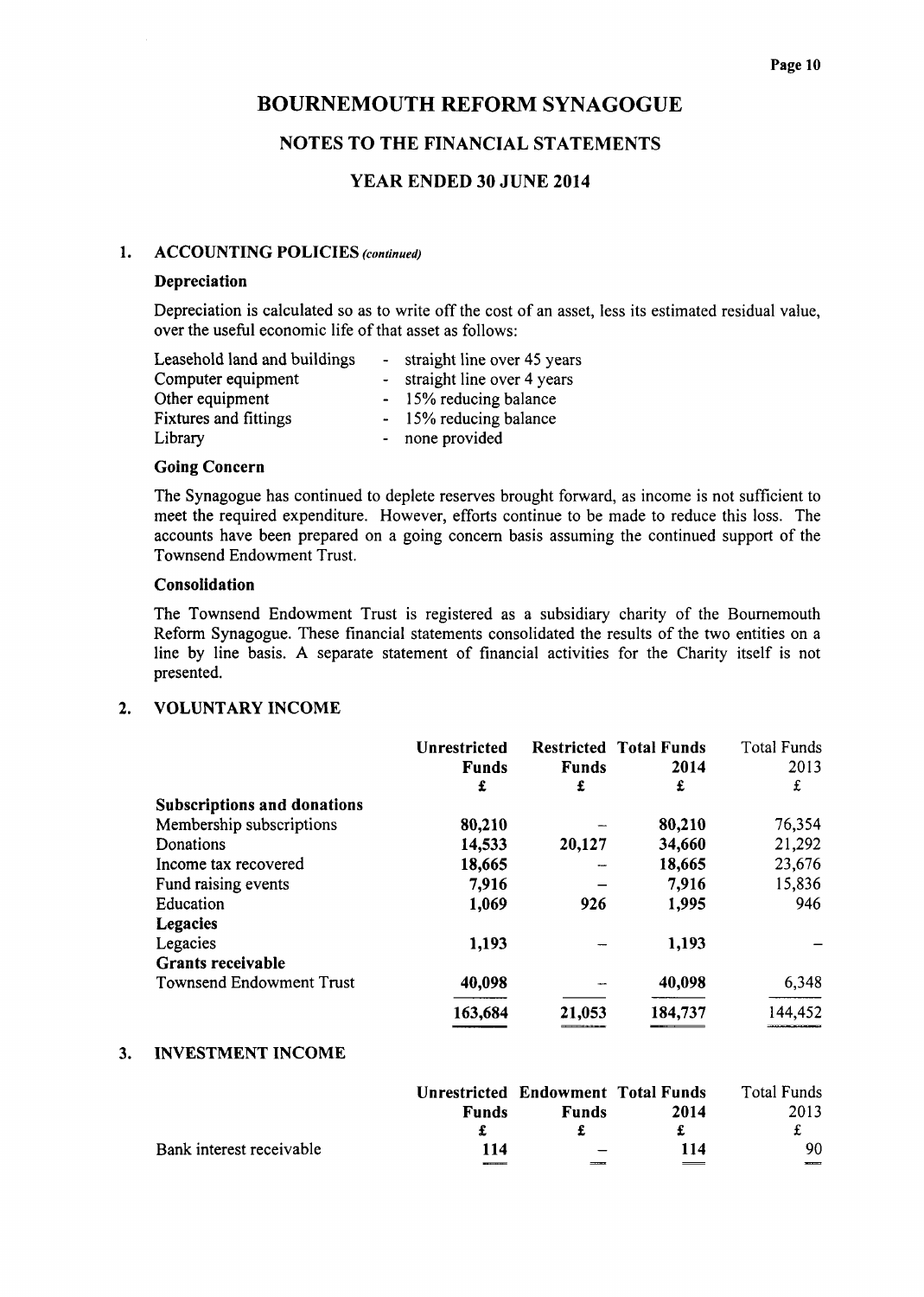#### NOTES TO THE FINANCIAL STATEMENTS

### YEAR ENDED 30 JUNE 2014

## 4. INCOMING RESOURCES FROM CHARITABLE ACTIVITIES

|                                      | <b>Unrestricted</b><br><b>Funds</b> | <b>Funds</b> | <b>Restricted Total Funds</b><br>2014 | <b>Total Funds</b><br>2013 |
|--------------------------------------|-------------------------------------|--------------|---------------------------------------|----------------------------|
|                                      | £                                   | £            | £                                     | £                          |
| Funerals invoiced                    | 37,806                              |              | 37,806                                | 46,381                     |
| Members contribution to Jewish Joint |                                     |              |                                       |                            |
| <b>Burial Society</b>                |                                     | 17,317       | 17,317                                | 18,768                     |
| Hakol income                         | 2,130                               |              | 2,130                                 | 980                        |
| Sundry income                        | 485                                 |              | 485                                   | 503                        |
|                                      | 40,421                              | 17,315       | 57,738                                | 66,632                     |

#### 5. COST OF GENERATING FUNDS

|                            |              | <b>Endowment Total Funds</b> | Total Funds |
|----------------------------|--------------|------------------------------|-------------|
|                            | <b>Funds</b> | 2014                         | 2013        |
|                            |              |                              |             |
| Investment management fees | 4.818        | 4,818                        | 4,883       |
|                            |              |                              | $- - - -$   |

#### 6. COSTS OF CHARITABLE ACTIVITIES

|                                | Unrestricted |              | <b>Restricted Endowment Total Funds</b> |         | <b>Total Funds</b> |
|--------------------------------|--------------|--------------|-----------------------------------------|---------|--------------------|
|                                | <b>Funds</b> | <b>Funds</b> | <b>Funds</b>                            | 2014    | 2013               |
|                                | £            | £            | £                                       | £       | £                  |
| Minister and associated costs  | 54,442       |              | 52                                      | 54,494  | 60,969             |
| Education and associated costs |              | 156          | 11,239                                  | 11,395  | 10,318             |
| Pastoral support               |              |              | 7,479                                   | 7,479   | 8,652              |
| Property and caretaker costs   | 37,654       |              |                                         | 37,654  | 34,770             |
| Administration and support     |              |              |                                         |         |                    |
| costs                          | 42,593       |              | 435                                     | 43,028  | 41,859             |
| <b>MRJ</b> Assessment          | 13,469       |              |                                         | 13,469  | 16,721             |
| Jewish Joint Burial Society    |              |              |                                         |         |                    |
| levy                           | 1,562        | 17,317       |                                         | 18,879  | 24,758             |
| Funeral costs                  | 26,505       |              |                                         | 26,505  | 31,256             |
| Board of deputies levy         | 286          |              |                                         | 286     | 123                |
| Kol Nidre                      |              |              |                                         |         | 2,310              |
| Grants and donations           |              |              |                                         |         | 2,310              |
| TET grant                      |              |              | 40,098                                  | 40,098  |                    |
| Hakol costs                    | 780          |              |                                         | 780     | 1,890              |
| Prayer books                   | 112          |              |                                         | 112     |                    |
| Communal events                | 4,214        |              |                                         | 4,214   | 6,093              |
|                                | 181,617      | 17,473       | 59,303                                  | 258,393 | 242,029            |

The congregation undertakes its charitable activities by providing a framework for the local community through provision of a place of worship and the associated religious activities. As such, the congregation has one charitable activity and that all costs of the congregation are direct to this activity. The table shows a breakdown of the direct costs of the charitable activity.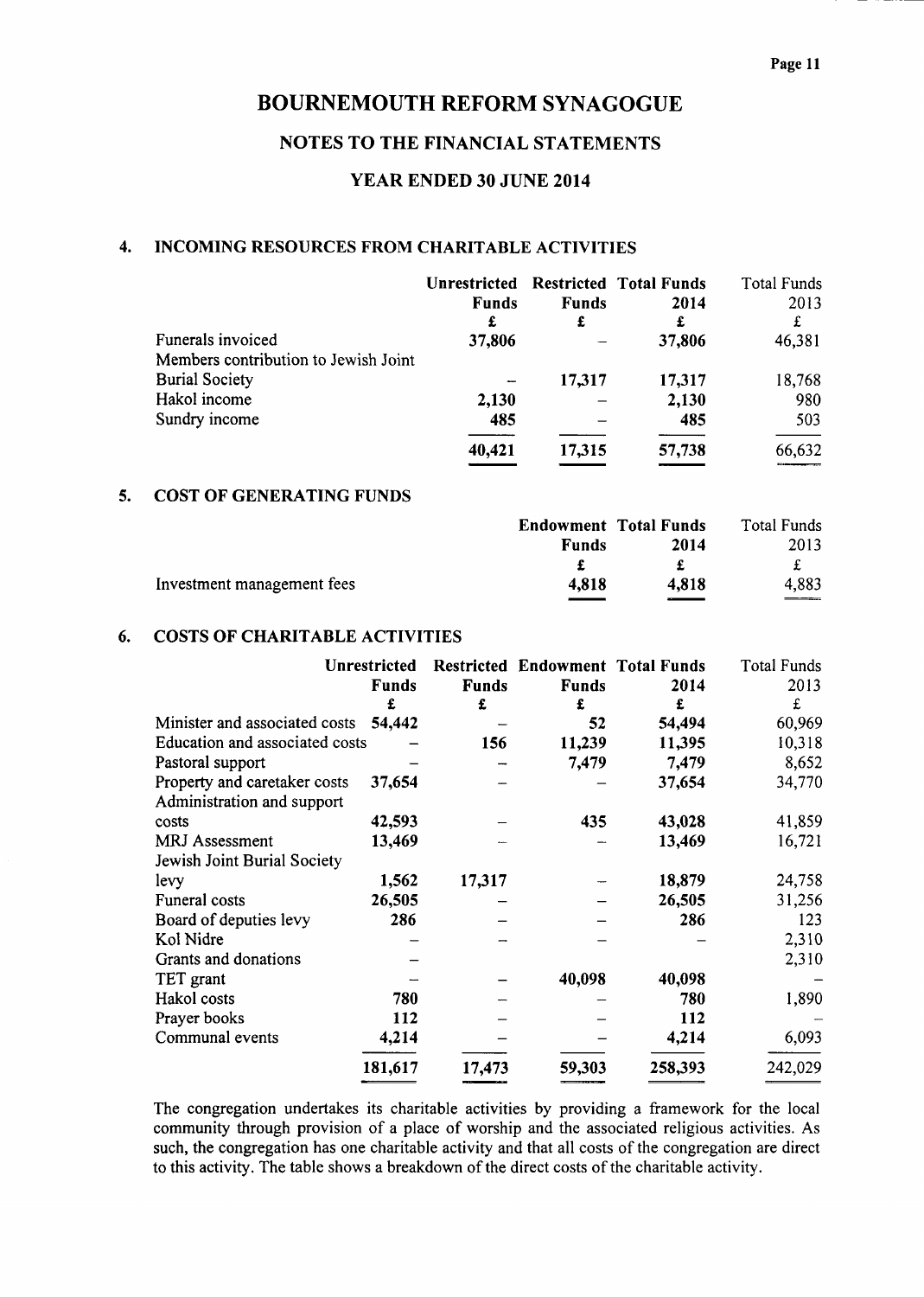## NOTES. TO THE FINANCIAL STATEMENTS

## YEAR ENDED 30 JUNE 2014

#### 7. GOVERNANCE COSTS

|                    |              | Unrestricted Endowment Total Funds |        | Total Funds |
|--------------------|--------------|------------------------------------|--------|-------------|
|                    | <b>Funds</b> | <b>Funds</b>                       | 2014   | 2013        |
|                    | £            | £                                  | £      | £           |
| Salaries and wages | 2,219        |                                    | 2,219  | 2,512       |
| Premises costs     |              |                                    |        | 499         |
| Accountancy 2014   | 3,600        | 780                                | 4,380  |             |
| Accountancy 2013   | 4,556        | 150                                | 4,706  | 5,215       |
| Legal fees         | 246          | 222                                | 468    | 1,516       |
| Depreciation       | 590          |                                    | 590    | 611         |
| Bank charges       |              | 70                                 | 70     | 95          |
|                    | 11,211       | 1,222                              | 12,433 | 10,448      |

## 8. NET OUTGOING RESOURCES FOR THE YEAR

| This is stated after charging: |       |        |
|--------------------------------|-------|--------|
|                                | 2014  | 2013   |
|                                |       |        |
| Depreciation                   | 5,904 | 6.107  |
|                                |       | ______ |

#### 9. FUND TRANSFERS

During the year £2,500 was transferred from funerals paid in advance to general funds. This represents funds released for members' burials.

#### 10. STAFF COSTS AND EMOLUMENTS

#### Total staff costs were as follows:

|                       | 2014          | 2013                  |
|-----------------------|---------------|-----------------------|
|                       |               |                       |
| Wages and salaries    | 92,399        | 105,125               |
| Social security costs | 11,343        | 10,705                |
|                       | 103,742       | 115,830               |
|                       | _____________ | <b>ACCOMMENDATION</b> |

### Particulars of employees:

The average number of employees during the year, calculated on the basis of full-tim equivalents, was as follows:

|                                  | 2014 | 2013 |
|----------------------------------|------|------|
|                                  | No   | No.  |
| Number of ministers              |      | 2    |
| Number of educational staff      |      |      |
| Number of pastoral support staff |      |      |
| Number of caretaker staff        |      |      |
| Number of administration staff   |      |      |
|                                  |      | -6   |

No employee received annual remuneration of more than £60,000 during the year (2013 - Nil). No Trustee received remuneration during the year (2013 - Nil). Reimbursed expenses to Trustees are detailed in note 19.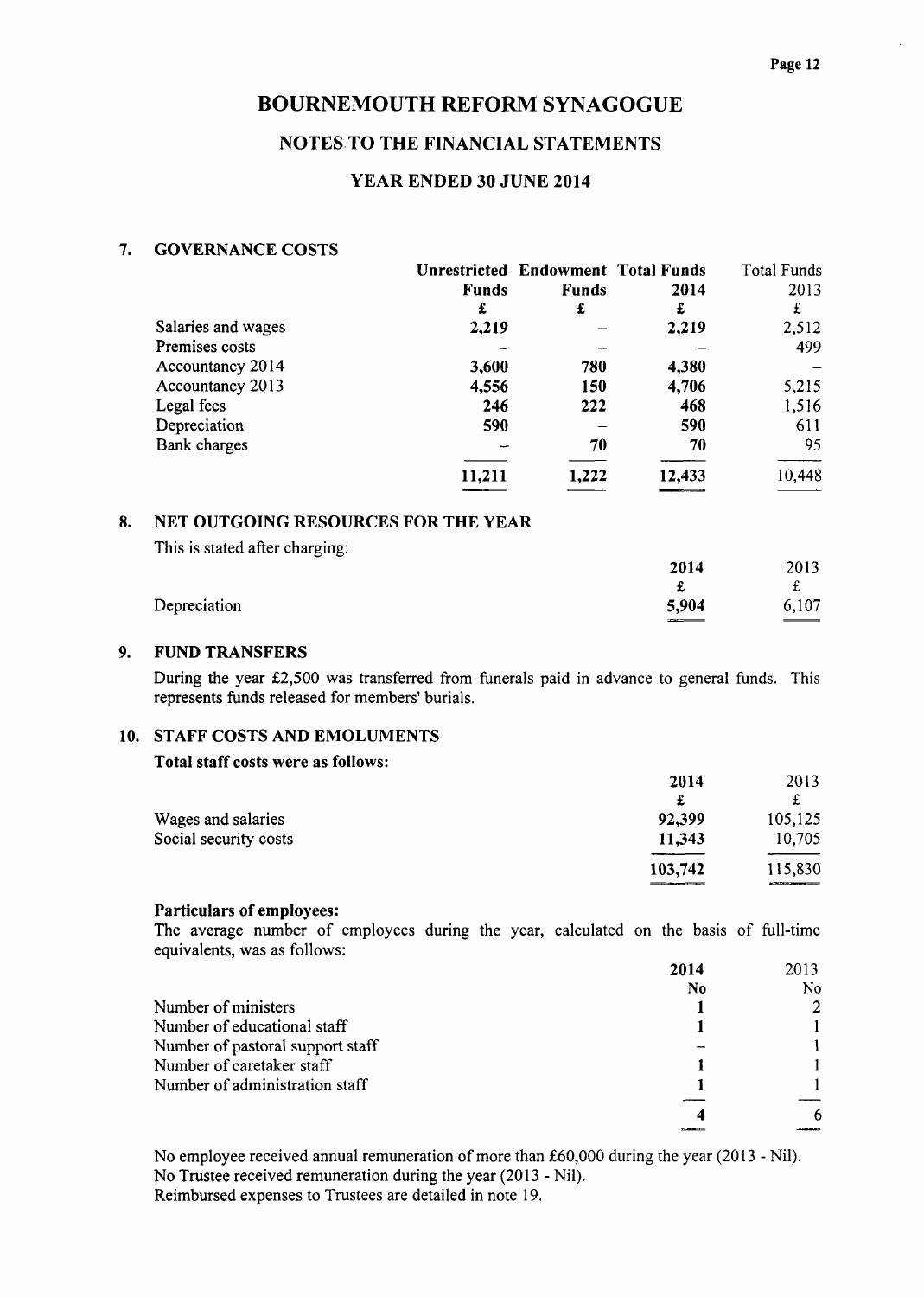## NOTES TO THE FINANCIAL STATEMENTS

## YEAR ENDED 30 JUNE 2014

## 11. TANGIBLE FIXED ASSETS (GROUP AND CHARITY)

|                       | Library<br>£ | Equipment<br>£ | <b>Fixtures</b><br>and fittings<br>£ | Leasehold<br>property<br>£ | Total<br>£ |
|-----------------------|--------------|----------------|--------------------------------------|----------------------------|------------|
| <b>COST</b>           |              |                |                                      |                            |            |
| At 1 July 2013 and    |              |                |                                      |                            |            |
| <b>30 June 2014</b>   | 633          | 20,565         | 29,943                               | 214,973                    | 266,114    |
| <b>DEPRECIATION</b>   |              |                |                                      |                            |            |
| At 1 July 2013        |              | 18,400         | 24,600                               | 4,777                      | 47,777     |
| Charge for the year   |              | 325            | 802                                  | 4,777                      | 5,904      |
| At 30 June 2014       |              | 18,725         | 25,402                               | 9,554                      | 53,681     |
| <b>NET BOOK VALUE</b> |              |                |                                      |                            |            |
| At 30 June 2014       | 633          | 1,840          | 4,541                                | 205,419                    | 212,433    |
| At 30 June 2013       | 633<br>----  | 2,165          | 5,343                                | 210,196                    | 218,337    |

The leasehold land and buildings comprise the Synagogue at Christchurch Road, Bournemouth.

#### 12. INVESTMENTS

#### Movement in market value

| 2014      | 2013      |
|-----------|-----------|
| £         | £         |
| 329,769   | 344,281   |
|           | 700       |
| (20, 728) | (99, 666) |
| 5,037     | 10,224    |
| (53, 597) | 74,230    |
| 260,481   | 329,769   |
| 188,463   | 209,191   |
|           |           |

#### Analysis of investments at 30 June 2014 between funds

|                           | <b>Unrestricted</b><br><b>Funds</b><br>£ | <b>Restricted</b><br><b>Funds</b><br>£ | <b>Funds</b><br>£      | <b>Endowment Total Funds</b><br>2014<br>£ | <b>Total Funds</b><br>2013<br>£ |
|---------------------------|------------------------------------------|----------------------------------------|------------------------|-------------------------------------------|---------------------------------|
| <b>Listed investments</b> |                                          |                                        |                        |                                           |                                 |
| UK Quoted fixed           |                                          |                                        |                        |                                           |                                 |
| interest Securities       |                                          |                                        |                        |                                           | 1,000                           |
| <b>Other investments</b>  |                                          |                                        |                        |                                           |                                 |
| Other UK Investments      |                                          |                                        | 239,849                | 239,849                                   | 254,539                         |
| UK cash as part of        |                                          |                                        |                        |                                           |                                 |
| portfolio                 |                                          |                                        | 20,632                 | 20,632                                    | 74,230                          |
|                           |                                          |                                        |                        |                                           |                                 |
|                           |                                          |                                        | 260,481<br>___________ | 260,481                                   | 329,769                         |

The cost of the endowment investments is £188,463 to Royal Skandia and is spread across nine unit trusts.

Amounts are regularly withdrawn from the investment.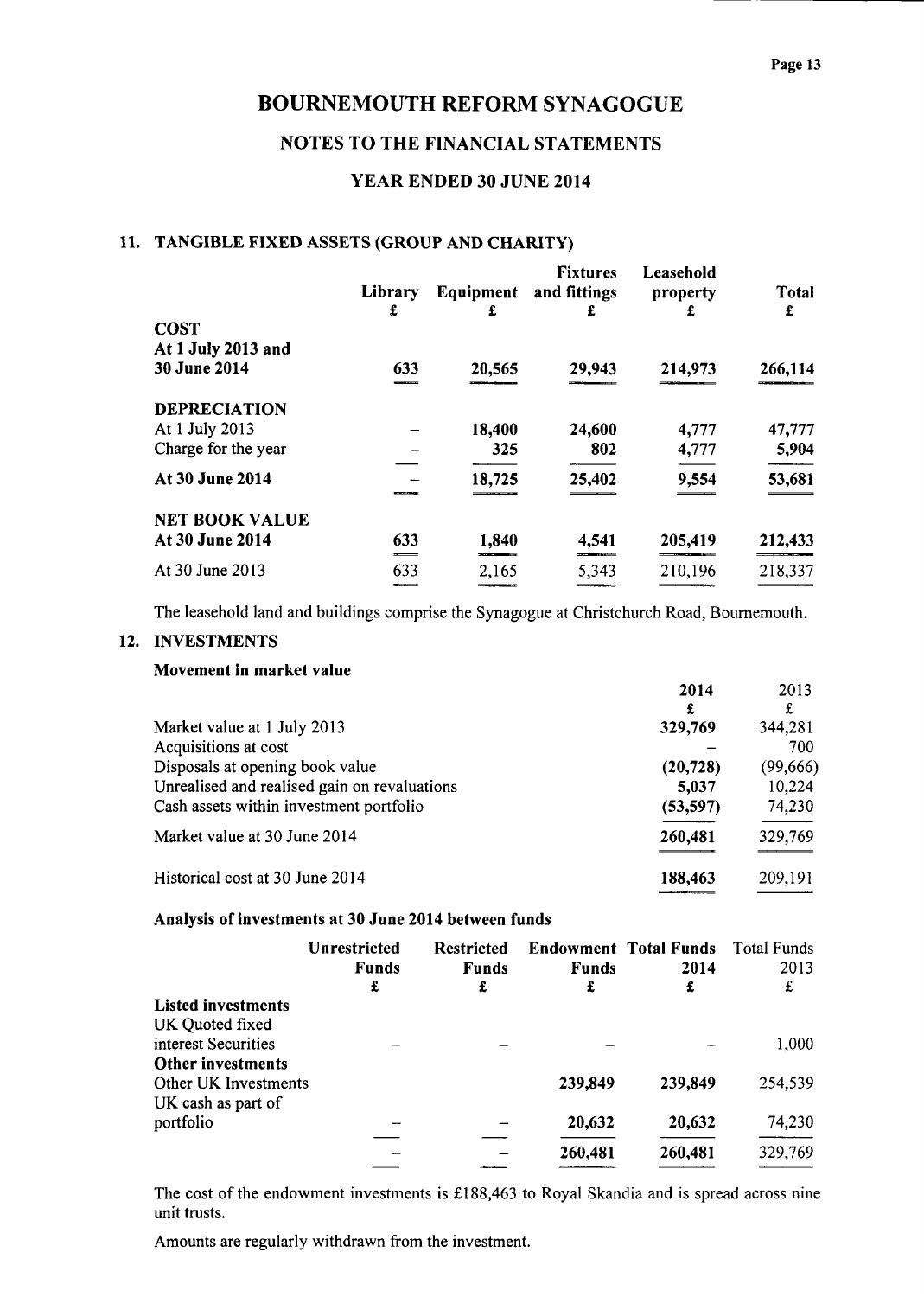## NOTES TO THE FINANCIAL STATEMENTS

## YEAR ENDED 30 JUNE 2014

#### 13. DEBTORS

|                          | Consolidated |        | Charity |        |
|--------------------------|--------------|--------|---------|--------|
|                          | 2014         | 2013   | 2014    | 2013   |
|                          | £            | £      | £       | £      |
| Membership subscriptions | 4,111        | 11,580 | 4,111   | 11,580 |
| Other debtors            | 3,549        | 14,692 | 3,549   | 14,692 |
| Prepayments              | 8,522        | 8,923  | 8,522   | 8,923  |
|                          | 16,182       | 35,195 | 16,182  | 35,195 |

#### 14. CREDITORS: Amounts falling due within one year

|                 |         | Consolidated |         | Charity |  |
|-----------------|---------|--------------|---------|---------|--|
|                 | 2014    | 2013         | 2014    | 2013    |  |
|                 |         |              |         |         |  |
| Other creditors | 117,237 | 100,106      | 115,675 | 99,476  |  |

#### 15, ENDOWMENT FUNDS

|                                 | <b>Balance at Incoming</b><br>1 Jul 2013<br>£ | resources | Outgoing<br>resources | <b>Transfers</b><br>£ | <b>Gains and</b><br>losses<br>£ | <b>Balance at</b><br>30 Jun 2014<br>£ |
|---------------------------------|-----------------------------------------------|-----------|-----------------------|-----------------------|---------------------------------|---------------------------------------|
| <b>Expendable</b><br>endowments |                                               |           |                       |                       |                                 |                                       |
| Townsend<br>endowment           | 332,036                                       |           | (65,343)              |                       | 4,529                           | 271,222                               |

The endowment fund was set up in 2002 on receipt of a legacy from the late K R Townsend. The capital and the income of the fund are able to be used for the general charitable purposes of the Synagogue in respect of its pastoral and educational work. The Townsend Endowment Trust is registered as a subsidiary charity of the Synagogue.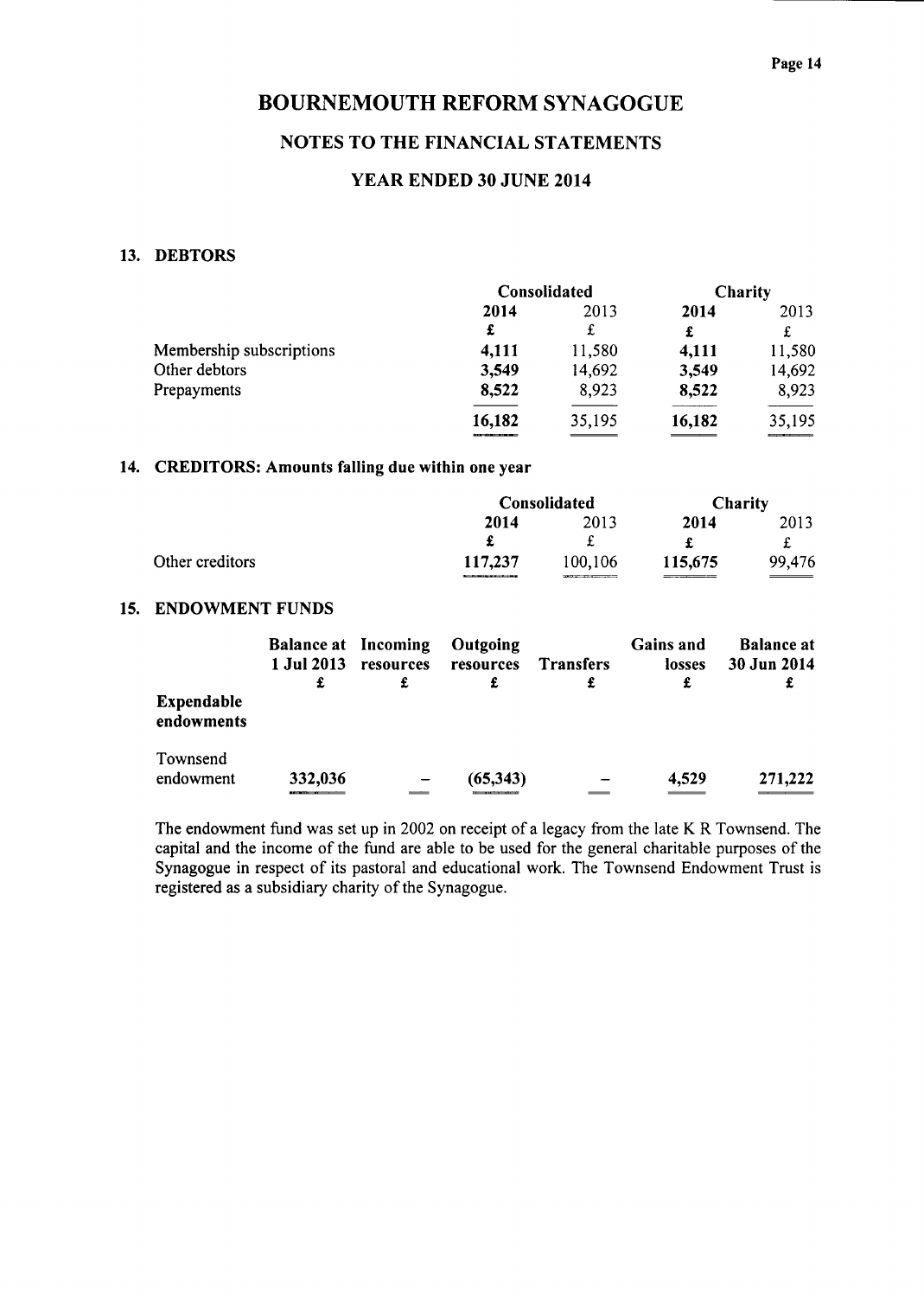## NOTES TO THE FINANCIAL STATEMENTS

#### YEAR ENDED 30 JUNE 2014

#### 16. RESTRICTED INCOME FUNDS

|                             | <b>Balance at</b><br>1 Jul 2013<br>£ | Incoming<br>resources<br>£ | Outgoing<br>resources<br>£ | <b>Transfers</b><br>£ | <b>Balance</b> at<br>30 Jun 2014<br>£ |
|-----------------------------|--------------------------------------|----------------------------|----------------------------|-----------------------|---------------------------------------|
| J and I Stern prize fund    | 1,000                                | 127                        | (156)                      |                       | 971                                   |
| Mrs M Dixon prize fund      | 1,040                                |                            |                            |                       | 1,040                                 |
| Jewish Joint Burial Society |                                      | 17,317                     | (17,317)                   |                       |                                       |
| Soviet Jewry/Genesis fund   | 3,857                                |                            |                            |                       | 3,857                                 |
| Funerals paid in advance    | 17,900                               |                            |                            | (2,500)               | 15,400                                |
| Outreach                    |                                      | 20,000                     |                            |                       | 20,000                                |
| Garden fund                 | 1,171                                |                            |                            |                       | 1,171                                 |
| Davidson fund               | 3,885                                | 926                        |                            |                       | 4,811                                 |
| Kitchen/building fund       | 10,651                               |                            |                            |                       | 10,651                                |
| Sefer Torah fund            | 295                                  |                            |                            |                       | 295                                   |
|                             | 39,799                               | 38,370                     | (17, 473)                  | (2,500)               | 58,196                                |
|                             |                                      |                            |                            |                       |                                       |

The J and I Stern prize fund and Mrs M Dixon prize fund use the income on funds gifted to the Synagogue to provide prizes for children being educated. The increase represents interest received.

The Jewish Joint Burial Society reflects the income from members and levies paid or due to be paid.

The Soviet Jewry and Genesis Fund brought forward has not been spent.

£2,500 was transferred to general funds for funerals that occurred in the year.

During the year a donation of £20,000 was received towards the cost of an outreach worker to increase the membership of the Synagogue.

The Garden fund is specifically for use to provide gardening and landscaping services as required.

A further donation was received of f926 from the Davidson Investment for Cheder use. No funds have been spent on the Cheder during the year from this fund.

The kitchen/building fund is being held until such time the kitchen is replaced or necessary building works are required.

The Sefer Torah fund is for repairs as required.

#### 17. UNRESTRICTED INCOME FUNDS

|               | <b>Balance at</b> | Incoming  | <b>Outgoing</b> |                  | <b>Balance at</b> |
|---------------|-------------------|-----------|-----------------|------------------|-------------------|
|               | 1 Jul 2013        | resources | resources       | <b>Transfers</b> | 30 Jun 2014       |
|               |                   |           |                 |                  |                   |
| General funds | 128,780           | 204,219   | (192, 828)      | 2,500            | 142,671           |